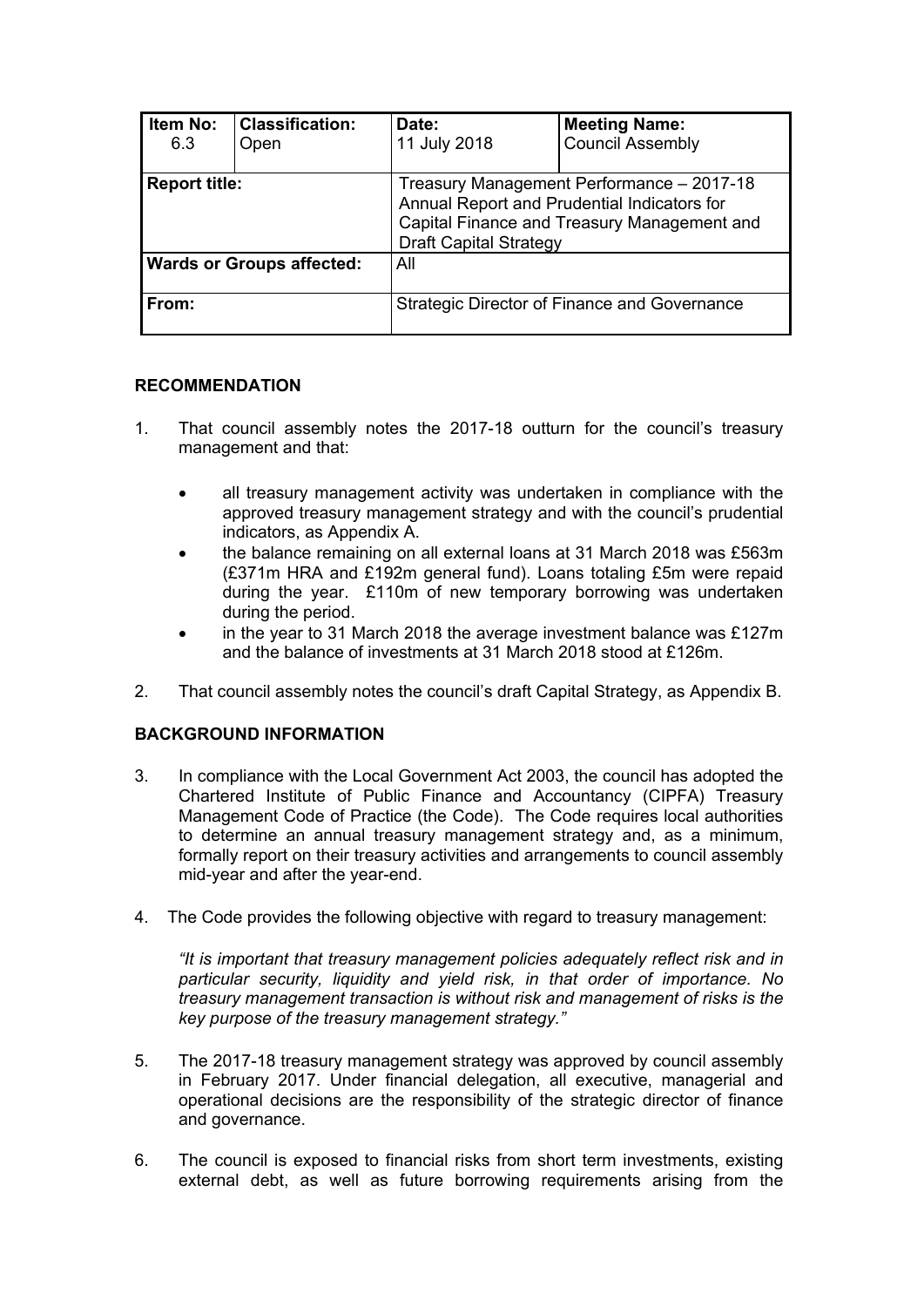council's capital programme. The risks include potential losses from investments and increased borrowing costs from changing interest rates.

- 7. The key issues covered in this report are:
	- Local authority regulatory changes
	- The council's borrowing strategy and debt management position
	- Investment performance and activity
	- Prudential indicators for 2017-18.

#### **KEY ISSUES FOR CONSIDERATION**

#### **Local Authority Regulatory Changes**

#### **Revised CIPFA Codes**

- 8. In December 2017, following a consultation exercise in September 2017, CIPFA published revised editions of the Treasury Management and Prudential Code. The additional requirements of the revised Treasury Management and Prudential Code, as outlined below, are being incorporated into treasury management strategies and monitoring reports.
- 9. In the 2017 Treasury Management Code the definition of 'investments' has been widened to include additional financial assets as well as non-financial assets held primarily for financial returns, such as investment property. These, along with other investments made for non-treasury management purposes such as loans supporting service outcomes and investments in subsidiaries, must be presented in the Capital Strategy or Investment Strategy. Additional risks of such investments are to be set out clearly and the impact on financial sustainability is be identified and reported.
- 10. The objective of the Prudential Code is to provide a framework such that individual local authority capital investment plans are affordable, prudent and sustainable.
- 11. The 2017 Prudential Code introduces the requirement for an authority to produce a Capital Strategy to provide a high-level overview of the long-term context of capital expenditure and investment decisions and their associated risks and rewards along with an overview of how risk is managed for future financial sustainability.
- 12. The Prudential Code does not prescribe specific indicators or metrics that the Capital Strategy must utilise in order to assess the affordability and sustainability of capital and debt plans. The Code recommends that the Capital Strategy should include sufficient information about the council's long term capital expenditure expectations, council assets and liabilities in such detail to allow elected members to understand how value for money, prudence, sustainability and affordability will be secured.
- 13. Where this strategy is produced and approved by council assembly, the determination of the Treasury Management Strategy can be delegated to a committee. The Code also expands on the process and governance issues of capital expenditure and investment decisions.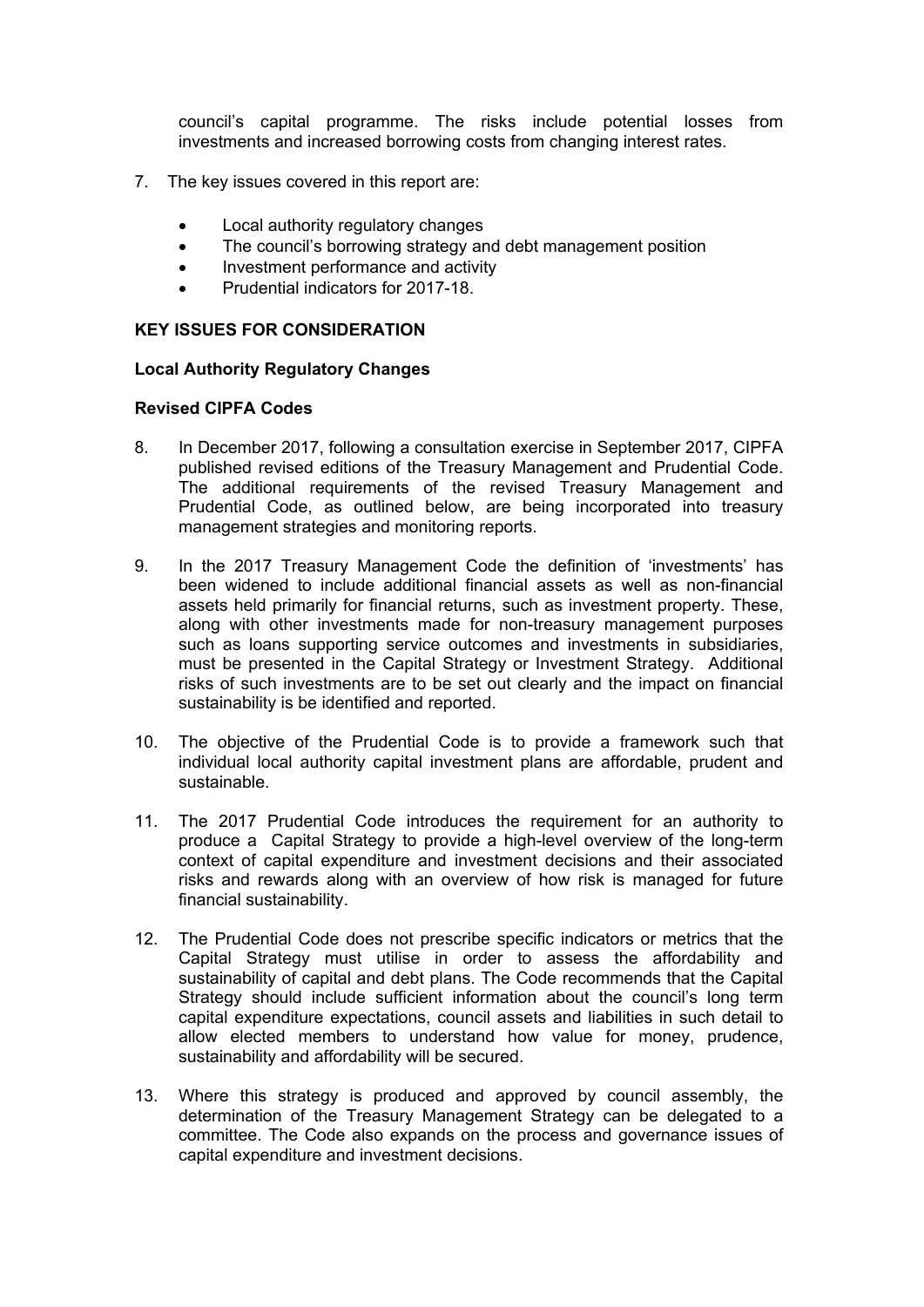- 14. The requirement to produce a Capital Strategy as per the 2017 Prudential Code is effective from April 2019. However the council has taken the decision to produce a draft Capital Strategy in advance of the deadline, in order to ensure early consideration of the strategy and the context in which capital and investment decisions are made. The draft Capital Strategy for 2019-20 is attached as Appendix B.
- 15. The 2019-20 Treasury Management Strategy, including the Capital Strategy, will be presented to council assembly for approval in February 2019.

#### **MHCLG Investment Guidance and Minimum Revenue Provision**

- 16. In February 2018 the Ministry of Housing, Communities and Local Government (MHCLG) published revised guidance on Local Government and Investments and Statutory Guidance on Minimum Revenue Provision (MRP). Local authorities are required to have regard to the revised guidance in consideration of capital, debt and investment decisions.
- 17. Changes to the investment guidance include a wider definition of investments to include non-financial assets held primarily for generating income return, typically investment property. This also extends coverage to a new category called "loans" (e.g. temporary transfer of cash to a third party, joint venture, subsidiary or associate).
- 18. The investment guidance specifies additional reporting and disclosure requirements as part of the Capital and Treasury Management Strategy. The Investment Guidance is effective from 1 April 2018 with the additional disclosure requirements necessary as part of the capital and investment strategy for 2019- 20.
- 19. The guidance introduces the concept of proportionality, proposes additional disclosure for borrowing solely to invest. Investment strategies must detail the extent to which service delivery objectives are reliant on investment income and a contingency plan should yields on investments fall.
- 20. During the financial year 2017-18 the council acquired a number of strategic property assets including four properties in London Bridge and property within Old Kent Road opportunity area. These were funded from prudential borrowing and part financed from rental income and potential future capital appreciation. It is expected that these assets will provide a long term, sustainable source of income for the council.
- 21. As at 31 March 2018 the value of investment properties owned by the council is £232m, £148m as at 31 March 2017. During the financial year 2017-18, investment property generated a gross income to the council of £13.6m, less direct property expenses of £4.4m.
- 22. The new statutory guidance on the MRP issued by MHCLG in February 2018 will be applicable for accounting periods from 1 April 2019 for which Southwark must have regard to when setting and applying MRP policy.
- 23. The guidance has sought to clarify what the government considered as prudent provision for the repayment of debt. This has included updated specification of individual asset lifetime over which provision is to be made for repayment, including an upper limit of 50 years in all but exceptional cases.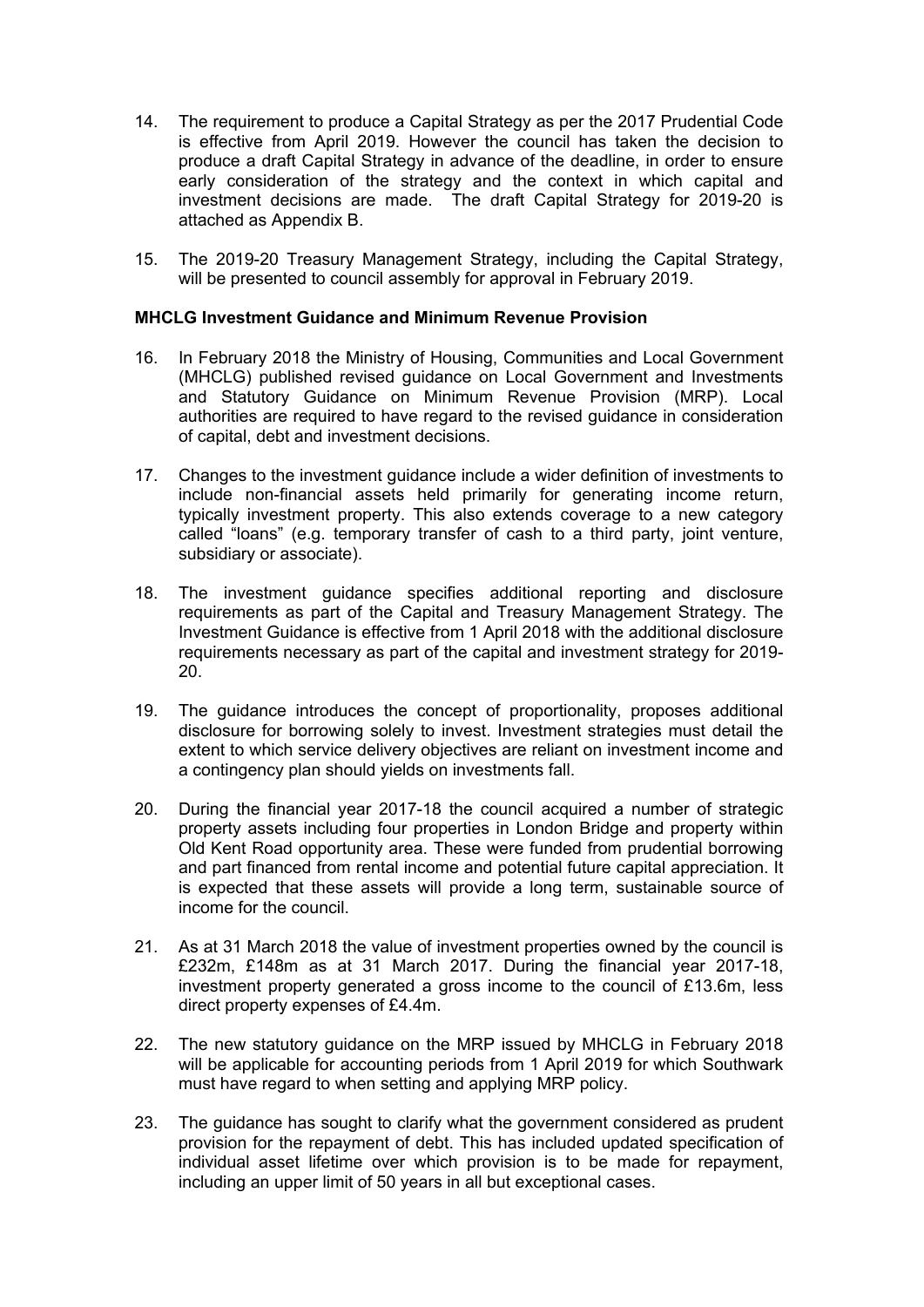- 24. The definition of prudent MRP has been changed to "put aside revenue over time to cover the Capital Financing Requirement (CFR)" and any change in MRP policy cannot create an overpayment; the new policy must be applied to the outstanding CFR going forward only.
- 25. The council's existing MRP policy is compliant with the new guidance.

#### **MiFID II**

- 26. As a result of the second Markets in Financial Instruments Directive (MiFID II), from 3 January 2018 local authorities were automatically treated as retail clients but could "opt up" to professional client status, providing certain criteria was met which includes having an investment balance of at least £10 million and the person(s) authorised to make investment decisions on behalf of the authority have at least a year's relevant professional experience. In addition, the regulated financial services firms to whom this directive applies have had to assess that that person(s) have the expertise, experience and knowledge to make investment decisions and understand the risks involved.
- 27. The authority has met the conditions to opt up to professional status and has done so in order to maintain its former MiFID II status prior to January 2018. The Authority will continue to have access to products including pooled bond funds, treasury bills, bonds and shares.

#### **Prudential indicators - actuals**

- 28. Local authority borrowing, investment and capital finance activity is supported by the Prudential Code for Capital Finance, the Treasury Management in the Public Services Code of Practice and related guidance published by CIPFA. The codes require councils to set a series of indicators and limits each year. The 2017-18 indicators were agreed in February 2017, before the start of the financial year and enabled the strategic director of finance and governance to carry out his responsibilities in this area. The 2017-18 Prudential Indicator outturn details are included at Appendix A.
- 29. The council has complied with its prudential indicators throughout 2017-18.

#### **Borrowing strategy and debt management activity and position**

- 30. The council's debt management strategy since 2011-12 has been to pursue a policy of internal borrowing, which is the use of existing reserves and balances to fund capital expenditure rather than the use of external borrowing.
- 31. The use of internal borrowing allows the council to minimise unnecessary external borrowing costs by only borrowing when needed for liquidity, or to benefit from advantageous borrowing rates. Borrowing in advance of need creates a 'cost of carry' which is the difference between the short term investment income earned through holding cash balances compared against longer term external debt financing costs.
- 32. During the period from 2011-12 to 2017-18 the rate of return on short term investments was consistently much lower compared to longer term borrowing. The savings for the council from deferring external borrowing in this way equate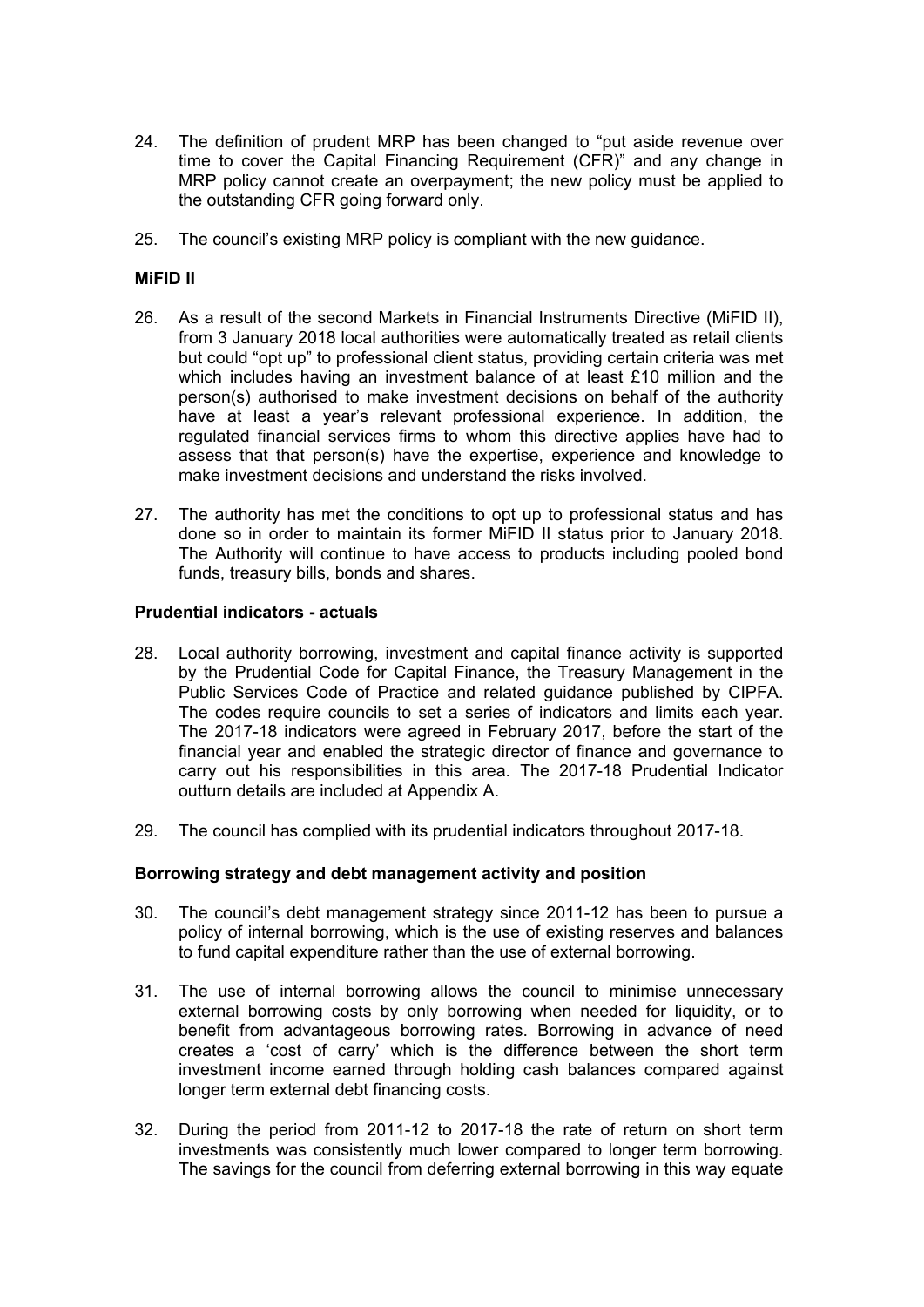to circa £20m.

- 33. Efficient use of existing council resources to fund capital expenditure through internal borrowing also reduces the council's counterparty risk inherent in the investment of cash balances.
- 34. During 2017-18, it became necessary to undertake new borrowing in order to finance prior internal borrowing from the capital programme and to maintain target cash balances. During the course of the financial year 2017-18 the council elected to borrow £110m in short term loans from other local authorities.
- 35. Officers regularly monitor current and forecast interest rates to determine the appropriateness of the internal borrowing strategy, so that the reduction in current borrowing costs from use of internal balances, is not offset by higher borrowing costs in the future.
- 36. Future borrowing requirements arising from the approved capital programme, the extent of internal borrowing and the need to refinance scheduled debt repayments, together with forecast interest rate rises, indicate the need for longterm borrowing during 2018-19.
- 37. All historical long term debt for the council has been drawn from the PWLB, however future borrowing could come from a variety of different sources. The council could borrow through other financial institutions and banks, the Municipal Bond Agency, or directly from other local authorities. All short term borrowing during 2017-18 was via other local authorities. Borrowing from other local authorities is typically at lower rates than from other sources for short duration debt.
- 38. The council's outstanding debt portfolio, used to fund historical capital expenditure for the HRA and general fund, stood at £563m as at 31 March 2018 with £371m attributable to the HRA and £192m to the general fund.
- 39. All long term outstanding debt was borrowed from the Public Works Loans Board (PWLB), part of HM Treasury, at fixed rates of interest. During 2017-18, £5m of debt principal matured and was repaid to PWLB. All long term debt was drawn prior to 2011-12.
- 40. The total of short term borrowing drawn during 2017-18 was £110m at an average interest rate of 0.9%.
- 41. The weighted average rate of interest for the council's debt portfolio is 4.6% as at 31 March 2018. This reflects the largely historical nature of the debt, the majority of which was drawn prior to 2008.
- 42. The maturity profile of outstanding borrowings as at 31 March 2018 is shown in the chart below: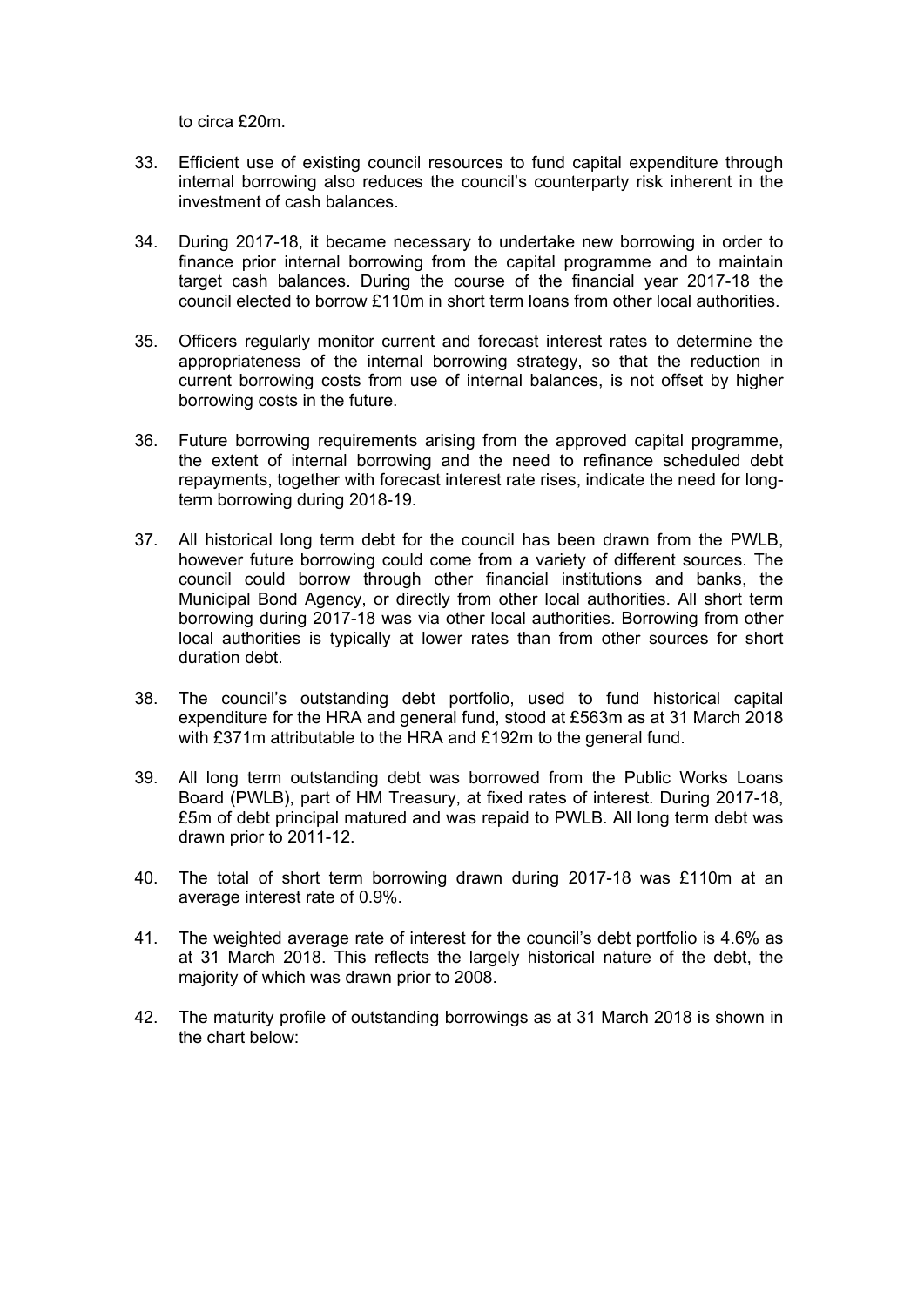

- 43. Each year, the general fund sets aside sums, known as the minimum revenue provision (MRP), to reduce its borrowing liabilities. In 2017-18 £6m (£7m during 2016-17) was set aside to reduce the capital financing requirement.
- 44. The HRA can also set aside sums to reduce borrowing liabilities. During 2017- 18 no additional balances were set aside for repayment of debt. Due to capital expenditure required to be financed by borrowing of £37m incurred by the HRA during 2017-18, the headroom for future capital finance has decreased to £147m (£184m 2016-17).
- 45. The overall level of internal borrowing at 31 March 2018, after accounting for additional provisions, decreased by £64m to £164m (£127m general fund, £37m HRA). The decrease in internal borrowing reflects the £110m in short term borrowing drawn partially offset by capital spend that is not funded by existing resources, such as capital receipts or grants, after adjusting for debt repayment provisions. The council's capital spending programme is set out in more detail in the capital monitoring outturn report due to Cabinet in July 2018.
- 46. The PWLB continues to operate a spread of approximately 1% between "premature repayment rates" and "new loan" rates so the premium charge for early repayment of PWLB debt remained expensive for the council's portfolio and therefore unattractive for debt rescheduling activity.
- 47. The short term debt drawn during 2017-18 will mature in 2018-19 and there will be a requirement to refinance this by drawing down further borrowing. The council will consider a number of borrowing sources, both long and short term. Decisions on the most optimal and value for money source and duration of the borrowing will be made in the context of any changes in interest rates and the longer term cash flow requirements of the council. It is expected that further borrowing will also be required in 2019-20.

#### **Investment strategy and investment activity and position**

48. The council has significant invested funds, representing income received in advance of expenditure plus balances and reserves held. Council cash that is not immediately required for current expenditure is invested in money market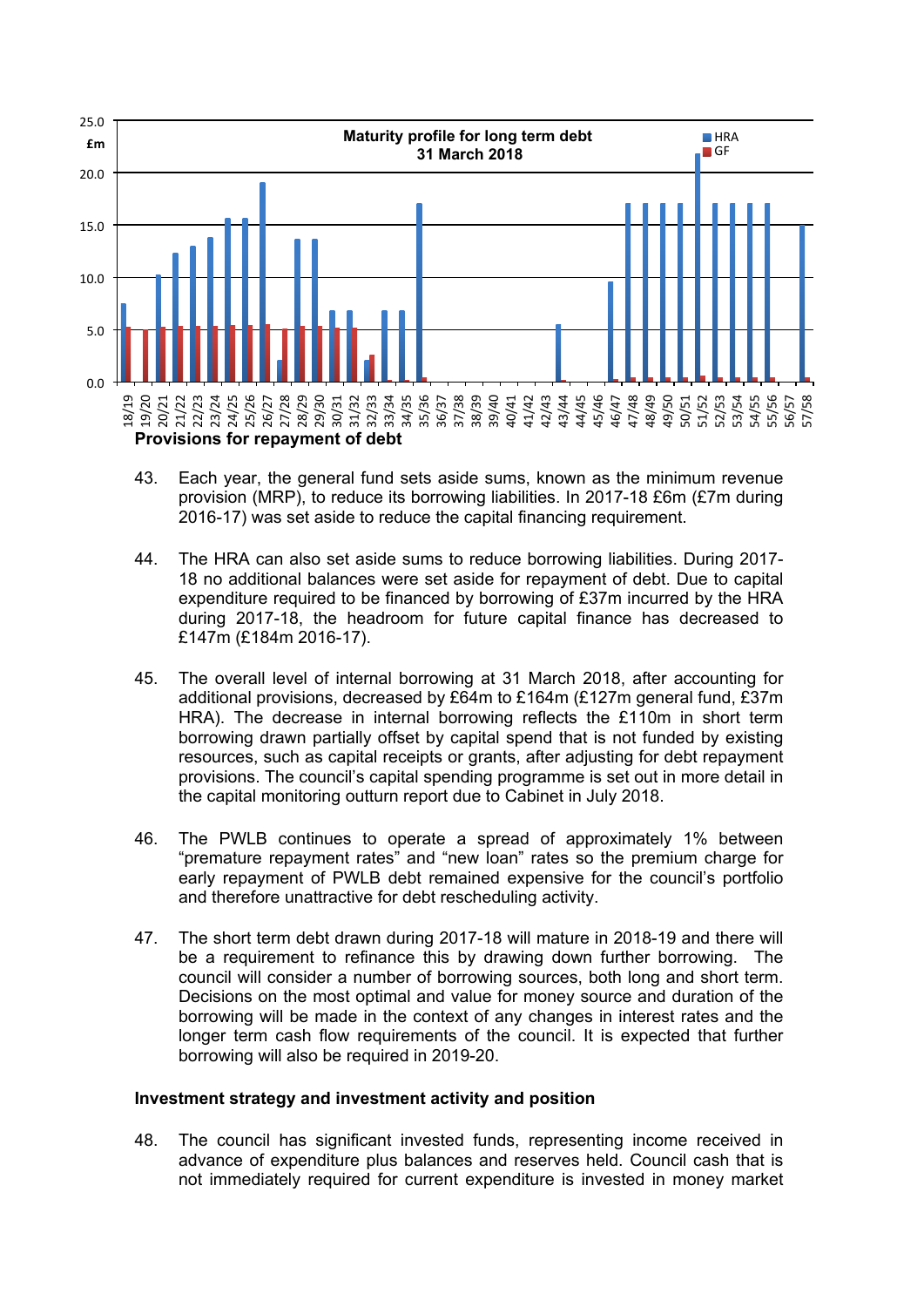instruments in accordance with the DCLG Guidance on Local Authority Investments and the approved investment strategy. The guidance gives priority to security and liquidity and the council's aim is to achieve a yield commensurate with these principles.

- 49. In the year to 31 March 2018 the average daily investment balance was £127m (£188m for 2016-17) and the value at 31 March 2018 stood at £126m (£155m 2016-2017).
- 50. Council investments are managed both in-house and delegated to two external fund managers: Alliance Bernstein and Aberdeen Asset Management. The focus for in-house investment is to meet variable near term cash liquidity requirements, principally using money market funds and, to a lesser extent, call accounts and term deposits diversified across major banks and building societies.
- 51. The external fund managers invest over a longer term in UK government gilts, supranational bank bonds, and certificates of deposits and covered bonds issued by major banks/ building societies. The use of fund managers has the advantage of diversification of investment risk, coupled with the services of professional fund managers, which over the longer-term, provides enhanced returns within the council's risk appetite. Although investments can be redeemed from the fund managers at short notice, the intention is to hold them for the medium term. Their performance and suitability in meeting the council's investment objectives are regularly monitored.
- 52. The overall rate of return on investments during 2017-18 was 0.34%. In November 2017 the Bank of England's Monetary Policy Committee increased the bank base rate by 0.25% to 0.50%, with markets pricing further increases during 2018. The negative impact on asset price valuations from an increase in market yields dampened investment performance for the year.
- 53. The distribution of investments. by maturity and credit rating as at 31 March 2018 is set out in the table below:

| <b>Maturity Profile and Credit Rating</b> |    |            |            |                    |
|-------------------------------------------|----|------------|------------|--------------------|
|                                           | A  | AA         | <b>AAA</b> | <b>Grand Total</b> |
| Less than 1 year                          | 3% | 17%l       | 56%        | 76%                |
| $1 - 2$                                   | 0% | 7%         | 7%         | 14%                |
| $2 - 5$                                   | 2% | 2%         | 6%         | 10%                |
| <b>Grand Total</b>                        | 5% | <b>26%</b> | 69%        | 100%               |

a l,  $\mathcal{I}$ e *AAA represents the highest credit quality, AA represents very high credit quality and A* '' r *represents high credit quality.*

#### s **SUPPLEMENTAL ADVICE FROM OTHER OFFICERS**

#### **Director of Law and Democracy**

- 54. The constitution determines that agreeing the treasury management strategy is a function of the council assembly and that review and scrutiny of strategies and policies is the responsibility of the audit, governance and standards committee.
- 55. Financial standing orders require the strategic director of finance and governance to set out the treasury management strategy for consideration and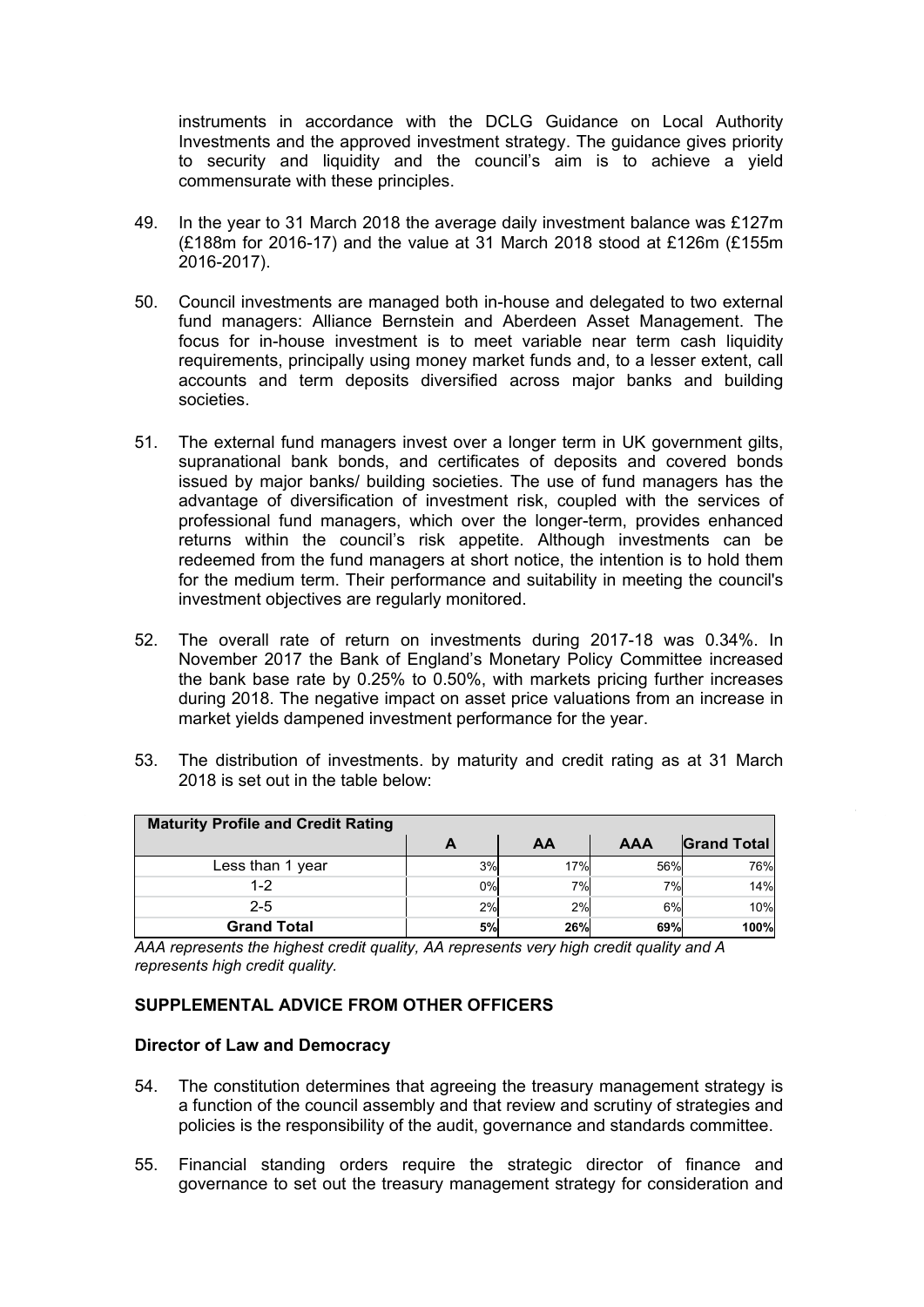decision by council assembly, and report on activity on a regular basis to cabinet and at mid and year-end to council assembly. Furthermore all executive and operational decisions are delegated to the strategic director of finance and governance.

- 56. The Local Government Act 2003 ("the 2003 Act") and supporting regulations require local authorities to determine annual borrowing limits and have regard to the Prudential Code for Capital Finance, and the Treasury Management in the Public Services Code of Practice and Guidance, published by the Chartered Institute of Public Finance and Accountancy, when considering borrowing and investment strategies, determining or changing borrowing limits or prudential indicators.
- 57. Section 15(1) of the 2003 Act requires a local authority "to have regard (a) to such guidance as the Secretary of State may issue". This guidance is found in the Department of Communities and Local Government Guidance on Local Authority Investments updated March 2010 and there is statutory guidance on the Minimum Revenue Provision (MRP) made under section 21(1A) of the 2003 Act.
- 58. Section 12 of the 2003 Act grants local authorities the powers to invest for any purpose relevant to its functions or for the purposes of the prudent management of its financial affairs.

#### **Reason for urgency**

59. In accordance with the CIPFA Code of Practice for Treasury Management and the Local Government Act 2003 council assembly is required to agree the annual treasury outturn report, covering treasury management activities over the prior year and compliance with the treasury management strategy, prior to 30 September of the following year.

#### **Reason for lateness**

60. Following recent changes to MHCLG statutory guidance on local authority investment and CIPFA Code of Practice for Treasury Management and the Prudential Code for Capital Finance, a decision was taken to bring a draft capital strategy to council assembly as part of the outturn report in order to ensure consideration of the capital strategy in advance of the final capital strategy which will be presented to council assembly for approval in February 2019.

### **BACKGROUND DOCUMENTS**

| <b>Background Papers</b> | <b>Held at</b> | <b>Contact</b> |
|--------------------------|----------------|----------------|
| None                     |                |                |

#### **APPENDICES**

| No.        | Title                                   |
|------------|-----------------------------------------|
| Appendix A | Prudential Indicators - 2017-18 Actuals |
| Appendix B | <b>Draft Capital Strategy</b>           |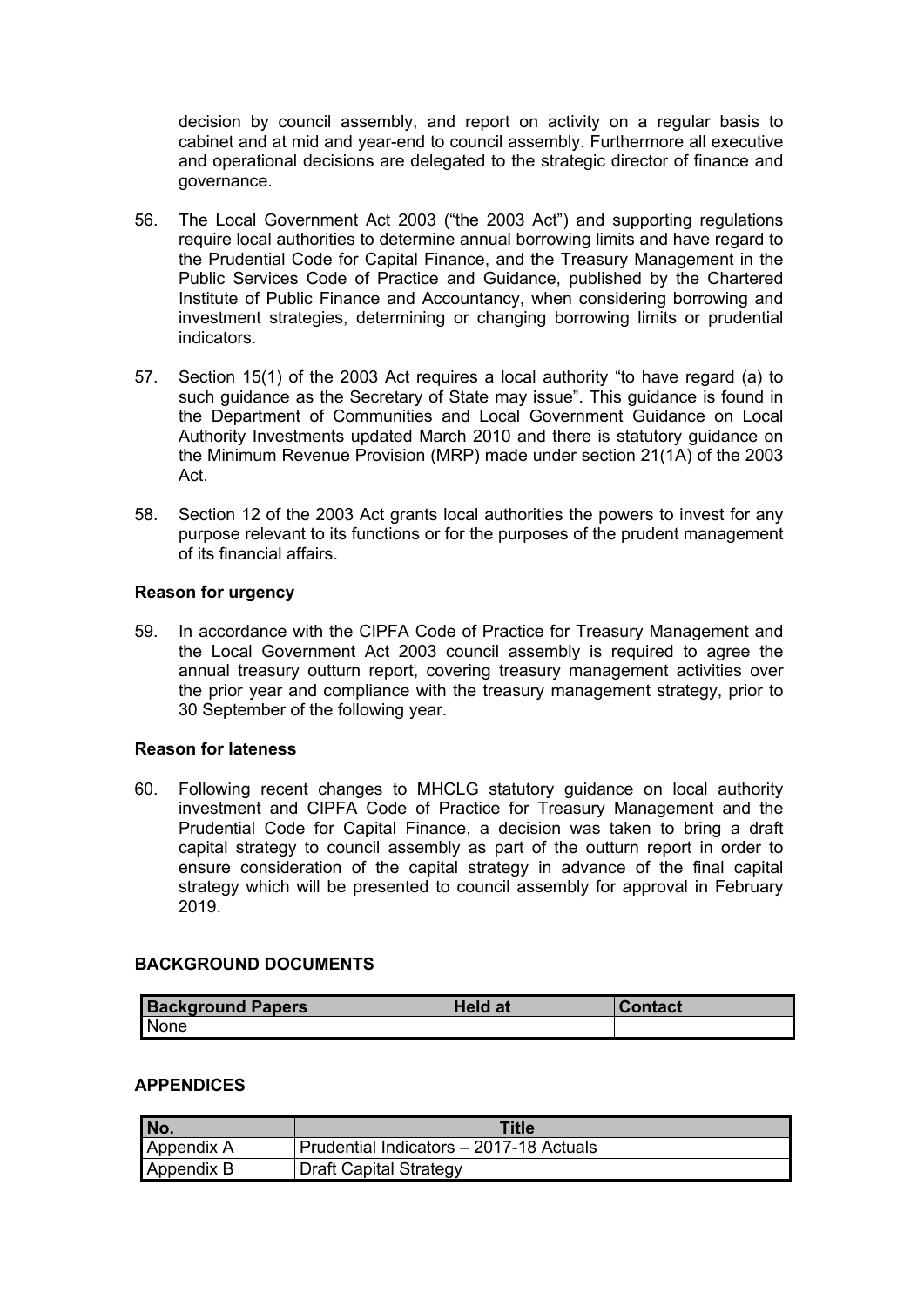# **AUDIT TRAIL**

| <b>Lead Officer</b>                                            | Duncan Whitfield, Strategic Director of Finance and Governance |                        |                          |  |
|----------------------------------------------------------------|----------------------------------------------------------------|------------------------|--------------------------|--|
| <b>Report Author</b>                                           | Rob Woollatt, Interim Departmental Finance Manager             |                        |                          |  |
| <b>Version</b>                                                 | Final                                                          |                        |                          |  |
| <b>Version Date</b>                                            | 5 July 2018                                                    |                        |                          |  |
| <b>Key Decision</b>                                            | No                                                             |                        |                          |  |
| <b>CONSULTATION WITH OTHER OFFICERS / DIRECTORATES /</b>       |                                                                |                        |                          |  |
| <b>CABINET MEMBER</b>                                          |                                                                |                        |                          |  |
| <b>Officer Title</b>                                           |                                                                | <b>Comments sought</b> | <b>Comments included</b> |  |
| Director of Law and Democracy                                  |                                                                | Yes                    | Yes                      |  |
| Strategic Director of Finance and                              |                                                                | Not applicable         | Not applicable           |  |
| Governance                                                     |                                                                |                        |                          |  |
| <b>Cabinet Member</b>                                          |                                                                | Yes                    | Yes                      |  |
| <b>Final Report sent to Constitutional Team</b><br>5 July 2018 |                                                                |                        |                          |  |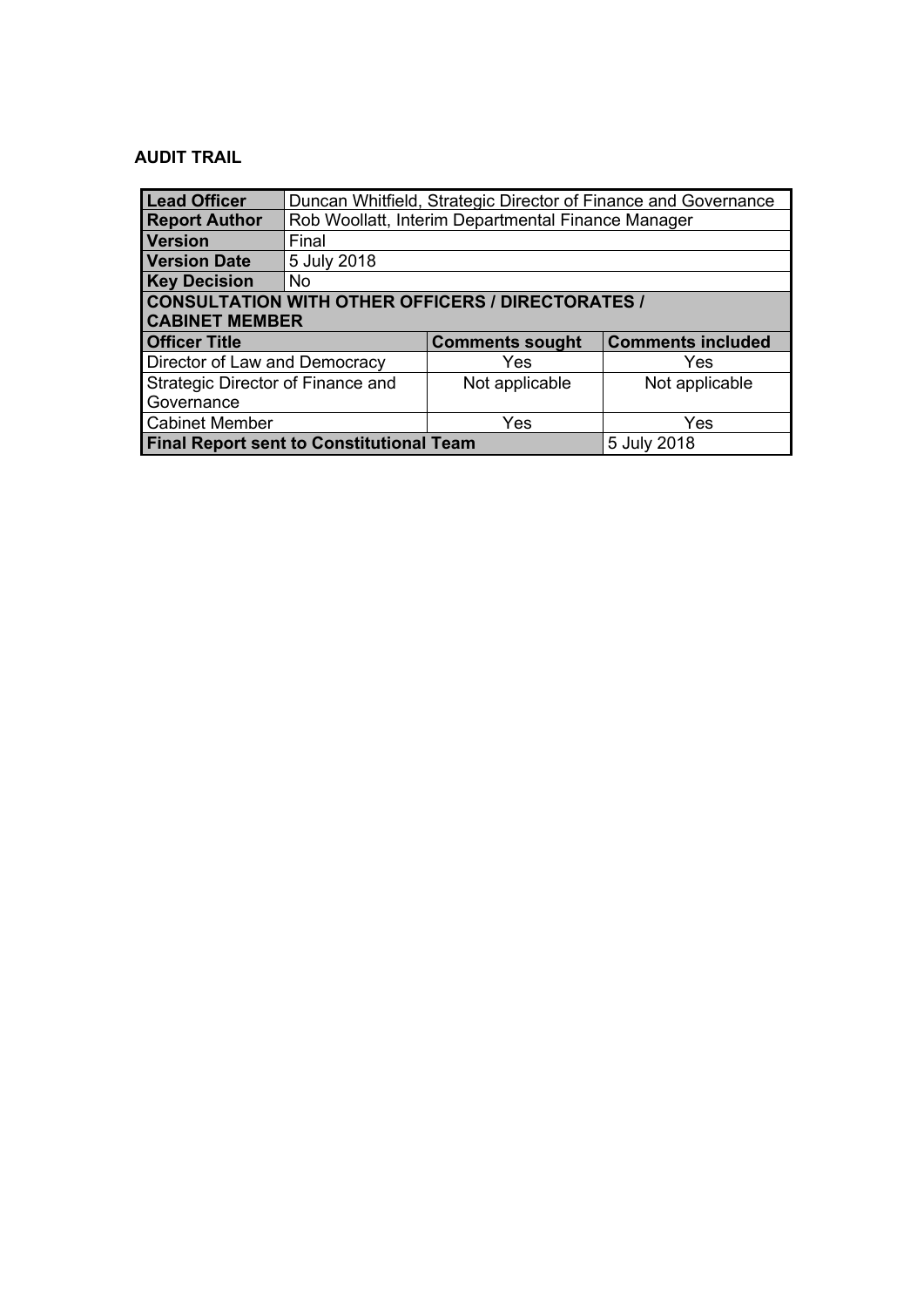# **APPENDIX A**

#### **PRUDENTIAL INDICATORS: 2017-18 ACTUALS**

#### **BACKGROUND**

- 1. Capital finance, borrowing and investment arrangements are supported by a series of prudential indicators, drawn from the Prudential Code on Capital Finance for Local Authorities and the Treasury Management in the Public Services Code of Practice plus Guidance, published by CIPFA. The Local Government Act 2003 requires that councils have regard to these codes and this appendix sets out the 2017-18 outturn indicators drawn from the council's draft accounts for that year.
- 2. The indicators are grouped into three broad areas: affordability and prudence, capital finance and treasury management. The indicators are of a technical nature and existing budgets take account of capital finance and treasury activities. The indicators themselves have no effect on those budgets.

#### **INDICATORS ON AFFORDABILITY AND PRUDENCE**

| 2016-17 | 2017-18 |                                                                                                                                                                                                                                                                                             |
|---------|---------|---------------------------------------------------------------------------------------------------------------------------------------------------------------------------------------------------------------------------------------------------------------------------------------------|
|         |         | <b>Ratio of Financing Cost to Net Revenue Stream</b><br>A measure of the cost of borrowing and long term liabilities<br>(e.g. PFI) net of interest income and set-asides, as a<br>percentage of revenue.                                                                                    |
| 9%      | 9%      | <b>HRA</b>                                                                                                                                                                                                                                                                                  |
| 8%      | 8%      | General fund                                                                                                                                                                                                                                                                                |
|         |         | <b>Incremental Impact of Capital Spend</b><br>A measure of the effect of capital plans in 2017-18 on council<br>tax and rents.                                                                                                                                                              |
| N/A     | £8      | Weekly rents                                                                                                                                                                                                                                                                                |
| £8      | £7      | Annual Council tax - band D                                                                                                                                                                                                                                                                 |
|         |         | <b>Capital Financing Requirements (CFR) and Gross Debt</b><br>The CFR is the balance remaining on<br>past<br>capital<br>expenditure financed through debt and long term liabilities<br>(e.g. PFI). The level of gross debt should not exceed the CFR<br>unless prudent over the short term. |
|         |         | Actual gross debt remained below the CFR throughout 2017-<br>18 on account of cash balances, internal borrowing and PFI<br>transactions.                                                                                                                                                    |
| £798m   | £956m   | <b>CFR</b>                                                                                                                                                                                                                                                                                  |
| £463m   | £563m   | Maximum Gross Debt in the Year                                                                                                                                                                                                                                                              |

3. The indicators below are for affordability and prudence.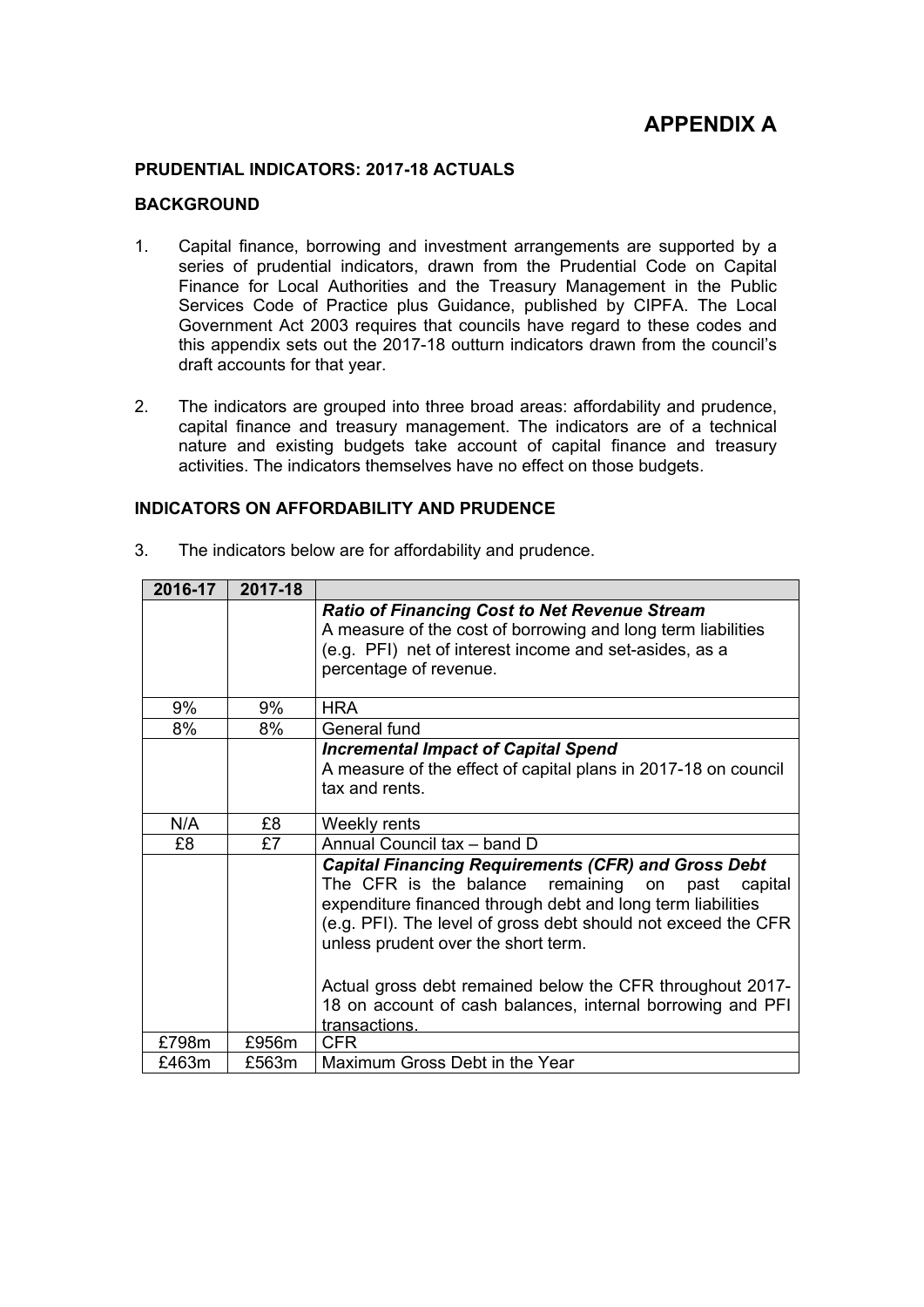# **INDICATORS ON CAPITAL FINANCE**

4. The indicators below are for capital finance.

| 2016-17 | 2017-18 |                                                             |
|---------|---------|-------------------------------------------------------------|
|         |         | <b>Capital Expenditure</b>                                  |
|         |         | Capital expenditure includes PFI funded spend.              |
| £153m   | £168m   | <b>HRA</b>                                                  |
| £99m    | £233m   | General fund                                                |
| £252m   | £401m   | Total                                                       |
|         |         | <b>Capital Financing Requirement (CFR)</b>                  |
|         |         | The CFR is the balance on past capital expenditure financed |
|         |         | through borrowing and long term liabilities (e.g. PFI).     |
| £393m   | £430m   | <b>HRA</b>                                                  |
| £405m   | £526m   | General fund                                                |
| £798m   | £956m   | <b>Total</b>                                                |
|         |         | <b>HRA Indebtedness Limit</b>                               |
|         |         | A limit determined by the government below which the HRA    |
|         |         | CFR must remain.                                            |
|         |         | The HRA CFR has remained within the indebtedness limit.     |
| £577m   | £577m   | HRA indebtedness limit determined by the government         |
| £393m   | £430m   | <b>Actual HRA CFR</b>                                       |
| £184m   | £147m   | <b>HRA Headroom</b>                                         |

# **INDICATORS ON TREASURY MANAGEMENT**

5. The indicators below are for treasury management.

| 2016-17        | 2017-18 | 2017-18        |                                                                                                                                                                                                                                                                                                                                                                                                                                                                                                      |
|----------------|---------|----------------|------------------------------------------------------------------------------------------------------------------------------------------------------------------------------------------------------------------------------------------------------------------------------------------------------------------------------------------------------------------------------------------------------------------------------------------------------------------------------------------------------|
| <b>Outturn</b> | Limit   | <b>Outturn</b> |                                                                                                                                                                                                                                                                                                                                                                                                                                                                                                      |
|                |         |                | <b>Operational Boundary on Debt and</b><br><b>Authorised Limits for External Debt</b><br>These are limits the council determines to<br>accommodate borrowing and long term liabilities.<br>The lower limit is the operational boundary and<br>takes account of existing positions and ordinary<br>activity and the higher limit is the authorised<br>limit, enabling additional borrowing to be taken<br>for very short periods, in the interest of<br>prudence, within a risk controlled framework. |
|                |         |                | <b>Operational Boundary</b>                                                                                                                                                                                                                                                                                                                                                                                                                                                                          |
| £463m          | £783m   | £563m          | Borrowing (maximum outstanding in year)                                                                                                                                                                                                                                                                                                                                                                                                                                                              |
| £105m          | £110m   | £101m          | <b>Other Long Term Liabilities</b>                                                                                                                                                                                                                                                                                                                                                                                                                                                                   |
| £568m          | £893m   | £664m          | Total                                                                                                                                                                                                                                                                                                                                                                                                                                                                                                |
|                |         |                | <b>Authorised Limit</b>                                                                                                                                                                                                                                                                                                                                                                                                                                                                              |
| £463m          | £1,088m | £563m          | Borrowing (maximum outstanding in year)                                                                                                                                                                                                                                                                                                                                                                                                                                                              |
| £105m          | £126m   | £101m          | <b>Other Long Term Liabilities</b>                                                                                                                                                                                                                                                                                                                                                                                                                                                                   |
| £568m          | £1,214m | £664m          | Total                                                                                                                                                                                                                                                                                                                                                                                                                                                                                                |